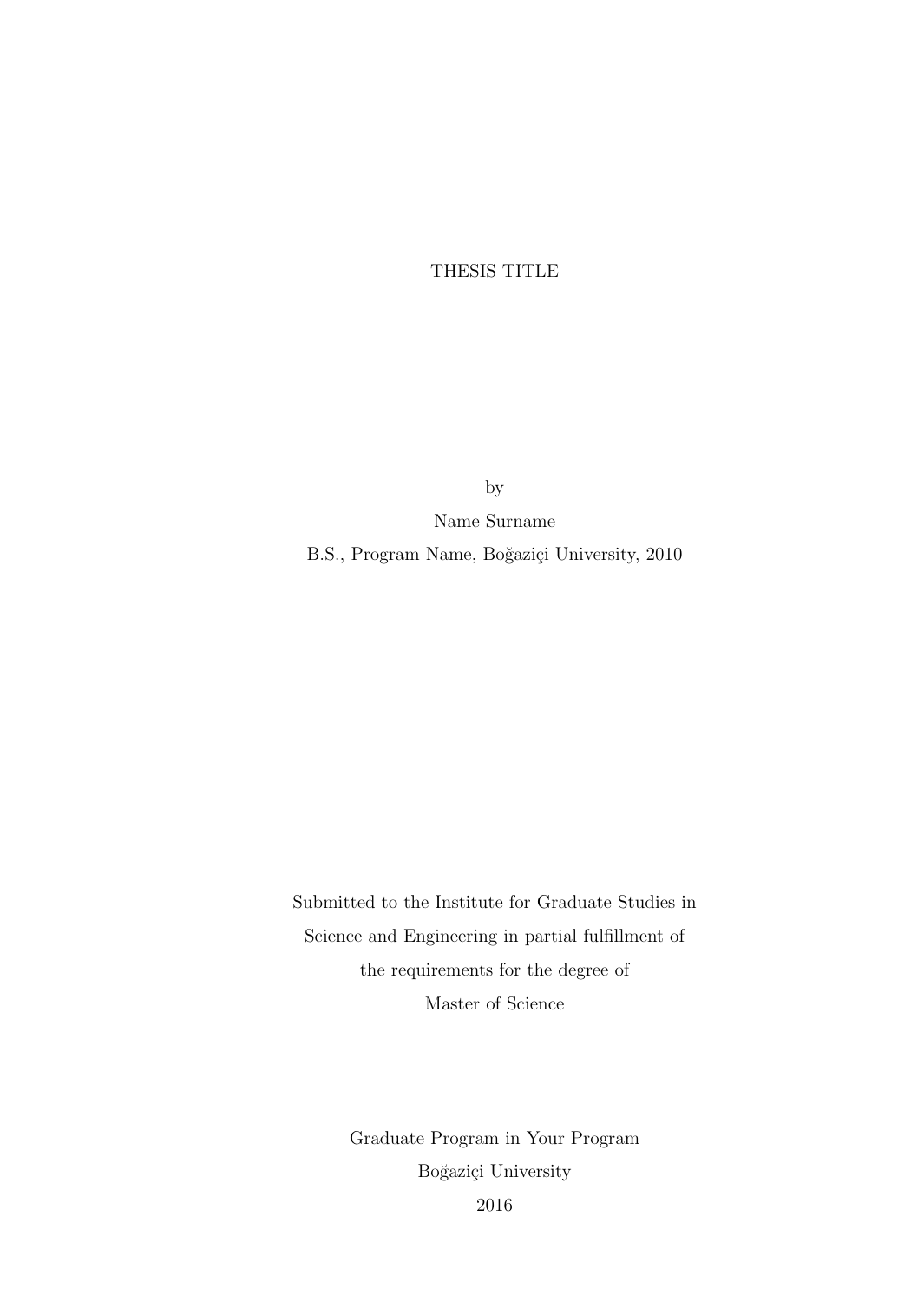THESIS TITLE

#### APPROVED BY:

| Prof. Name Surname         | . |
|----------------------------|---|
| (Thesis Supervisor)        |   |
|                            |   |
| Assoc. Prof. Name Surname  |   |
| Assist. Prof. Name Surname |   |
| Name Surname, Ph.D.        | . |

DATE OF APPROVAL: DD.MM.YYYY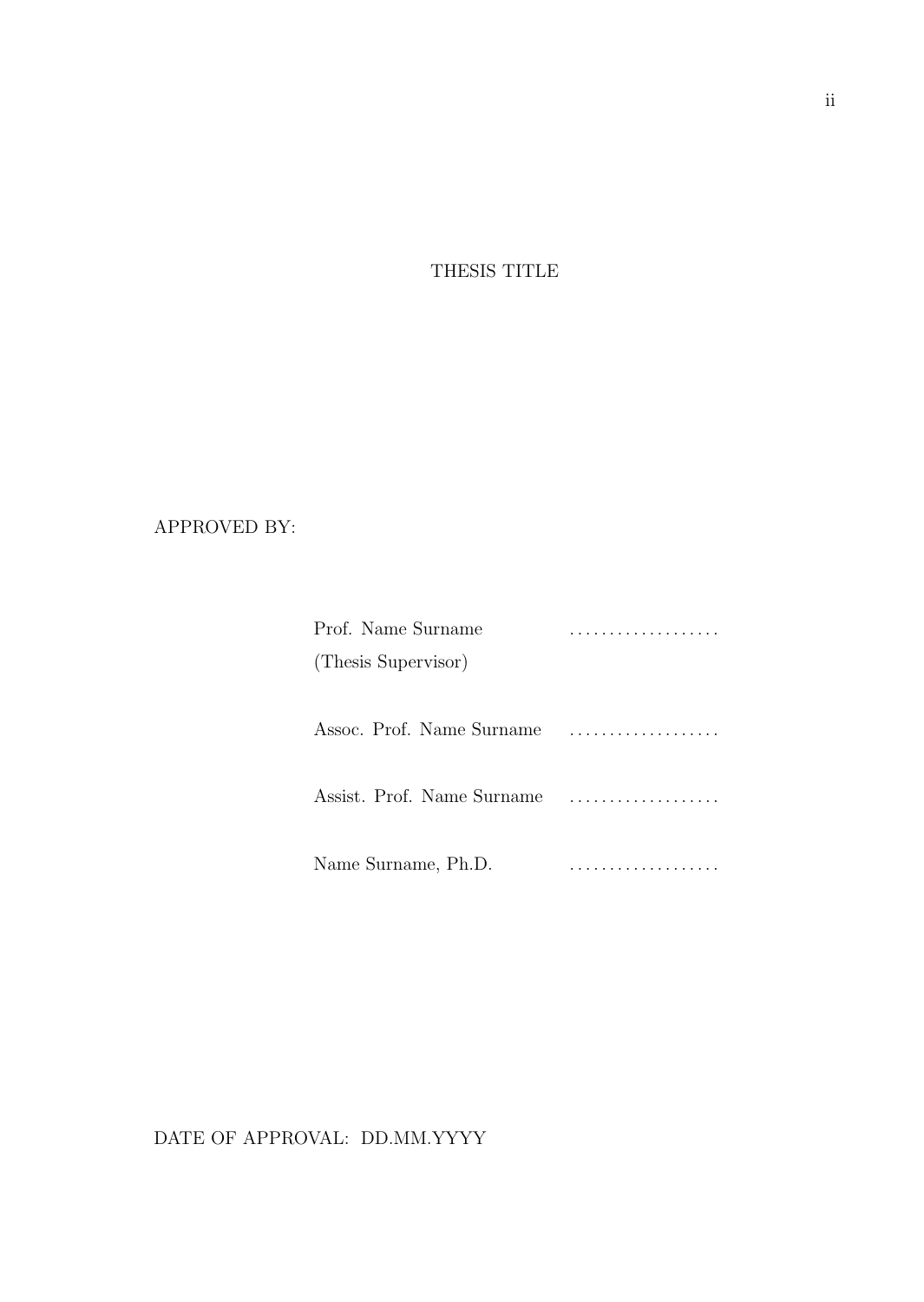#### ACKNOWLEDGEMENTS

Acknowledgements come here...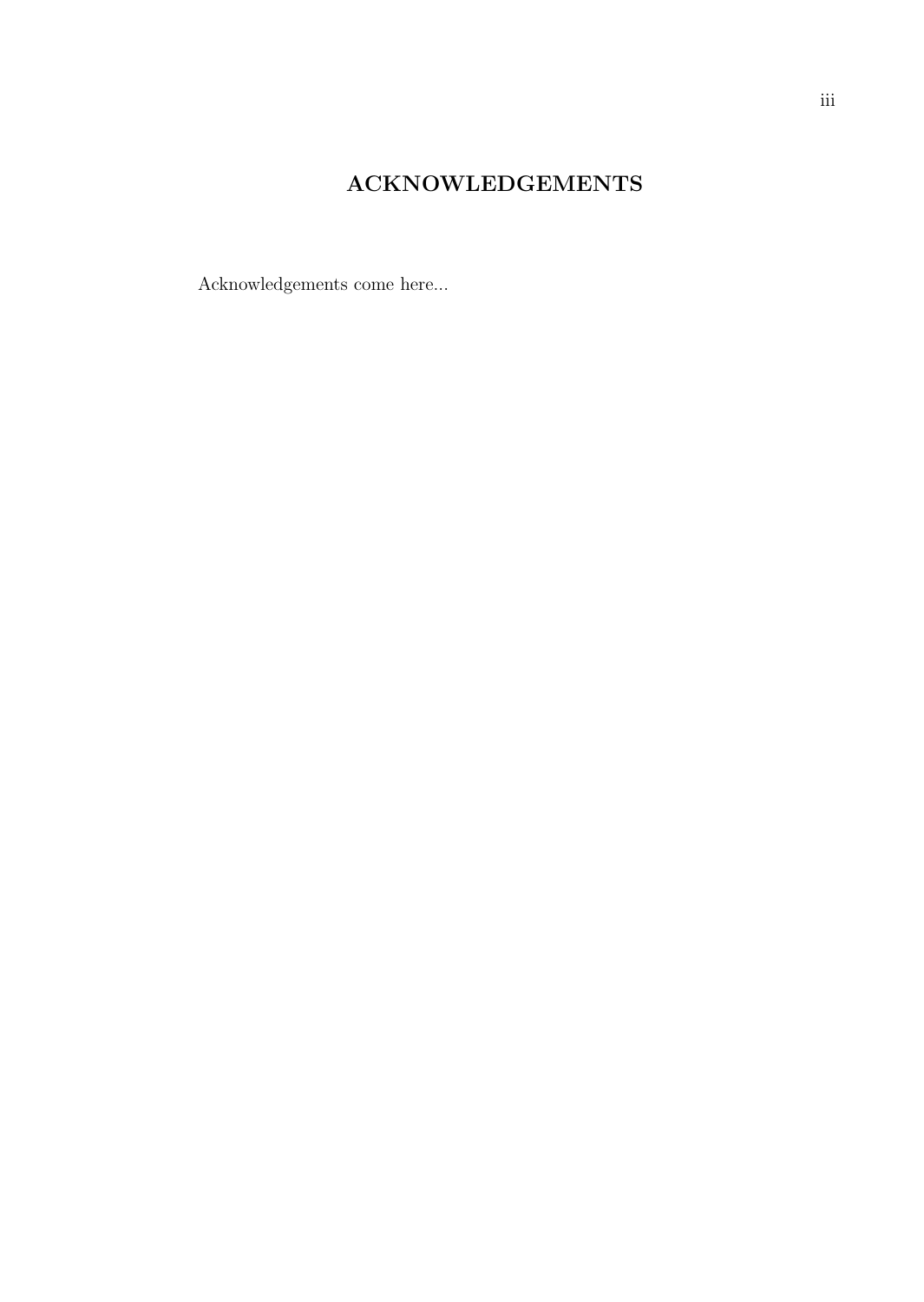#### ABSTRACT

### THESIS TITLE

One page abstract will come here.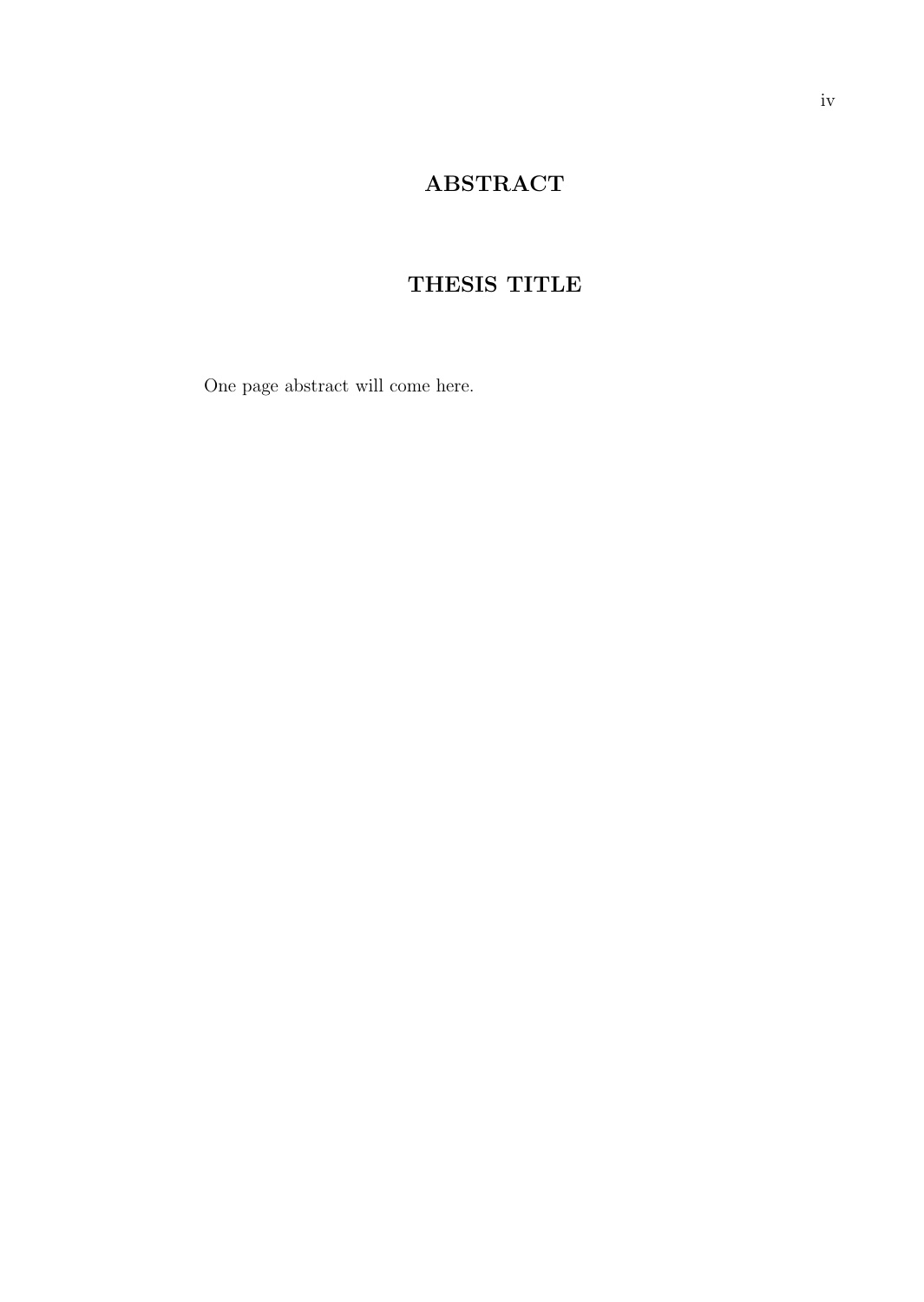# $\ddot{\text{O}}\text{ZET}$

# ${\bf TEZ}$ BAŞLIĞI

 $\rm Bir$ sayfa uzunluğunda özet gelecektir.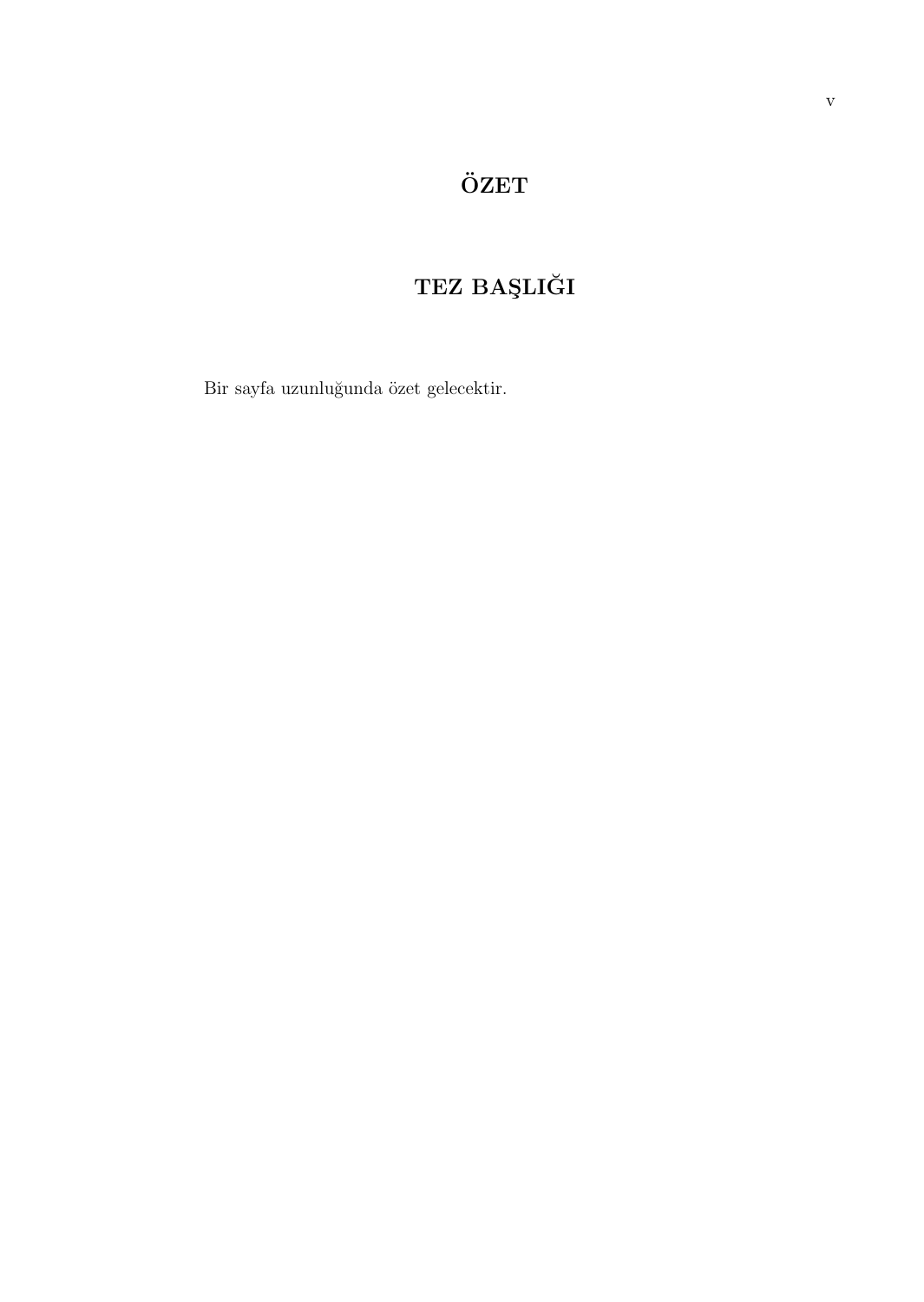#### TABLE OF CONTENTS

| iii                                         |
|---------------------------------------------|
|                                             |
| $\mathbf{V}$                                |
| vii                                         |
| viii                                        |
| ix                                          |
| $\mathbf{x}$                                |
| $\mathbf{1}$<br>$\mathbf{1}$                |
| $\overline{2}$<br>$\mathfrak{D}$            |
| $\overline{2}$                              |
| 6                                           |
| 6<br>2.1.1.1. Example of Second Subheadings |
| $\overline{7}$<br>$\mathcal{R}$             |
| 8                                           |
| 9                                           |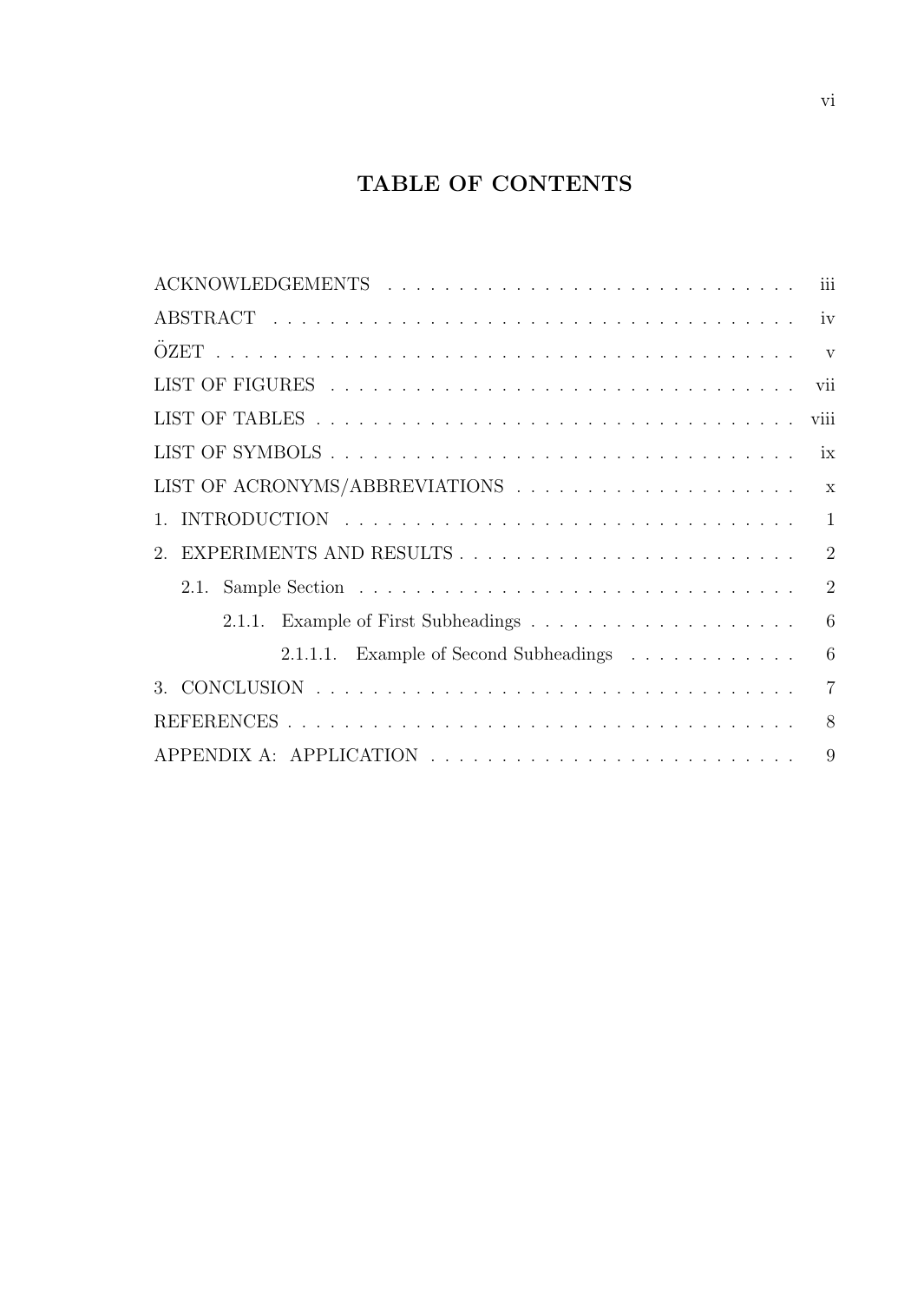#### LIST OF FIGURES

| Figure 2.2. Principal Component Analysis Algorithm 5 |  |
|------------------------------------------------------|--|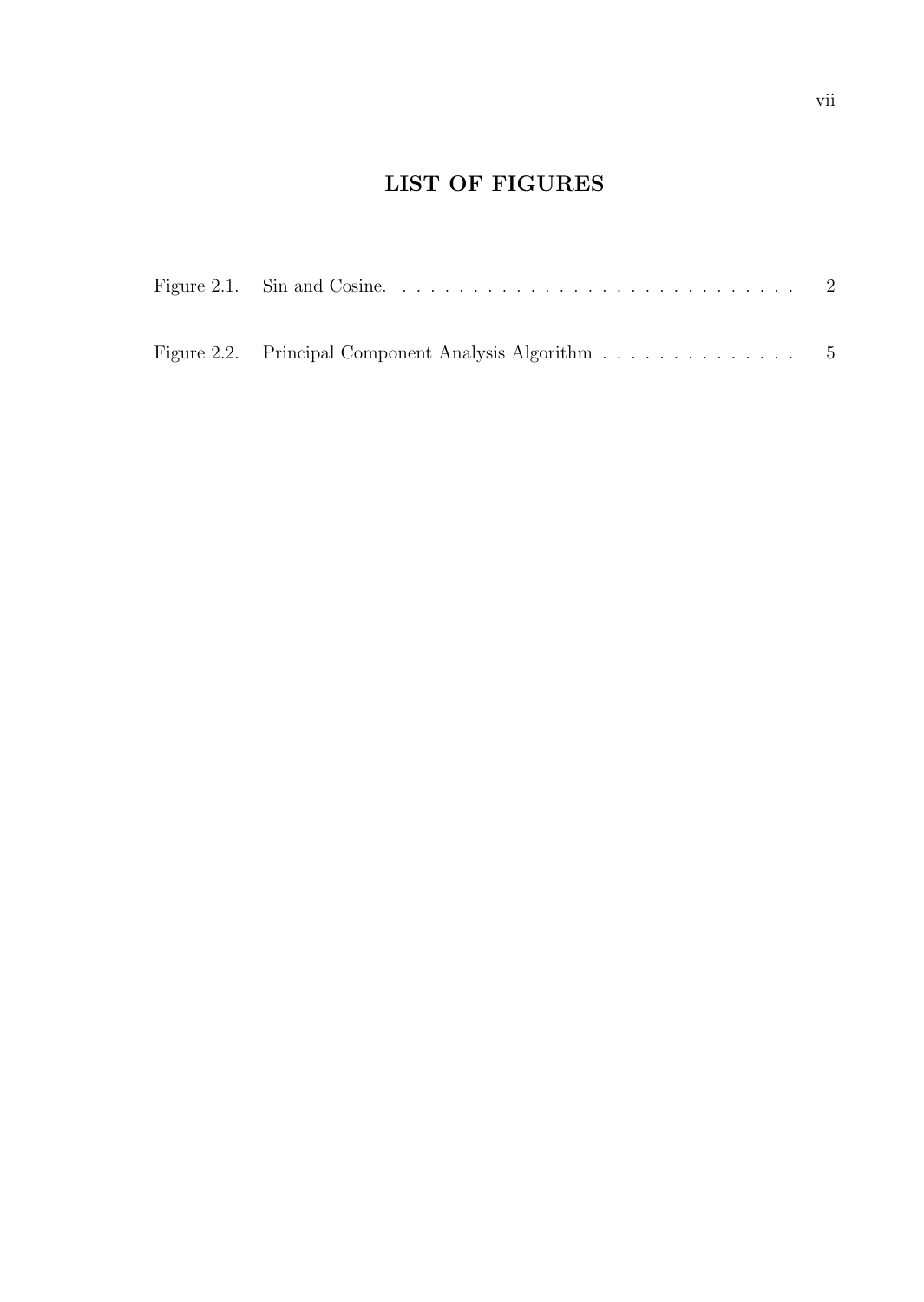#### LIST OF TABLES

| Table 2.1.<br>Sample table |  |  |
|----------------------------|--|--|
|----------------------------|--|--|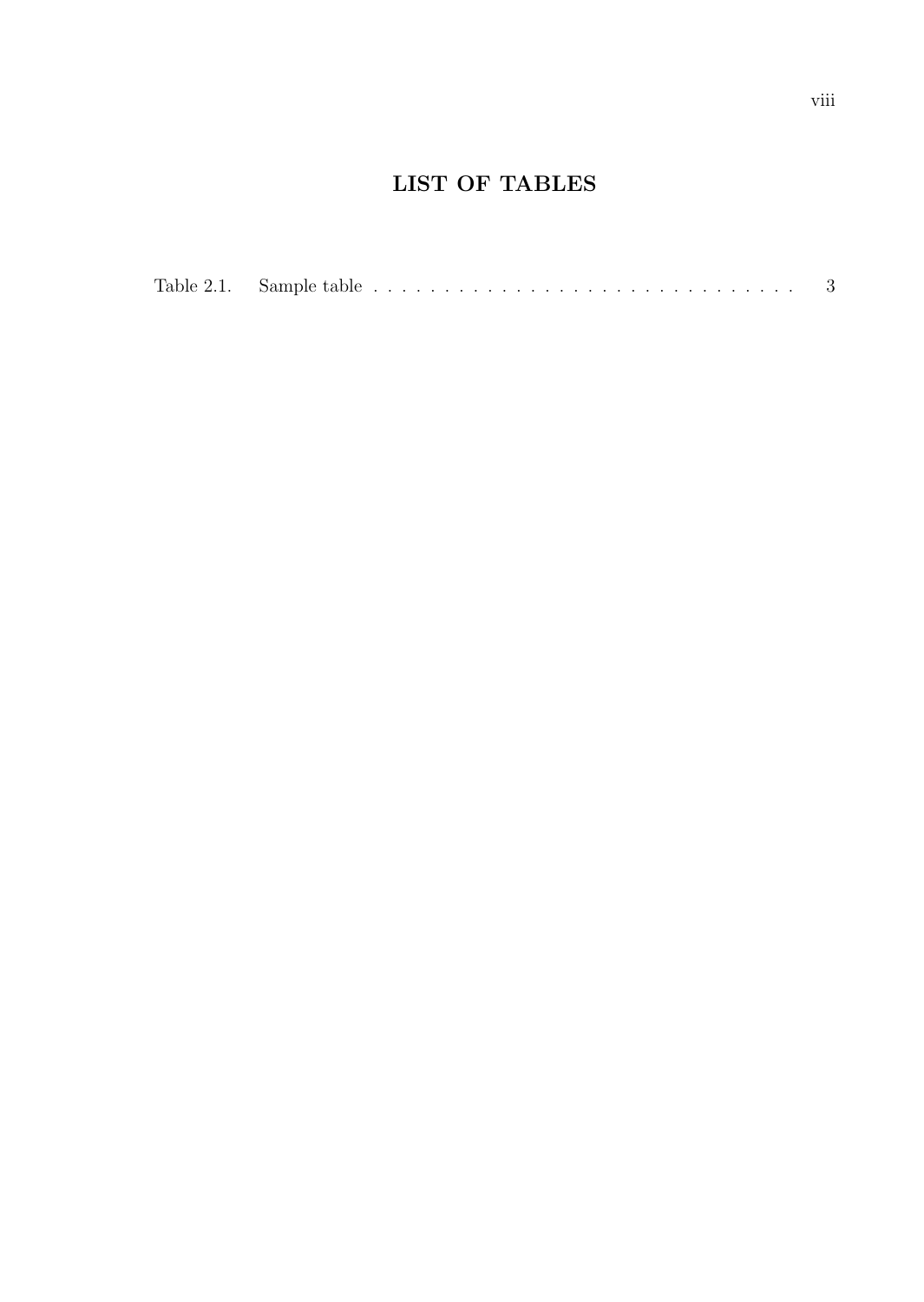### LIST OF SYMBOLS

| $a_{ij}$     | Description of $a_{ij}$                          |
|--------------|--------------------------------------------------|
| $\mathbf A$  | State transition matrix of a hidden Markov model |
|              |                                                  |
| $\alpha$     | Blending parameter <i>or</i> scale               |
| $\beta_t(i)$ | Backward variable                                |
| $\Theta$     | Parameter set                                    |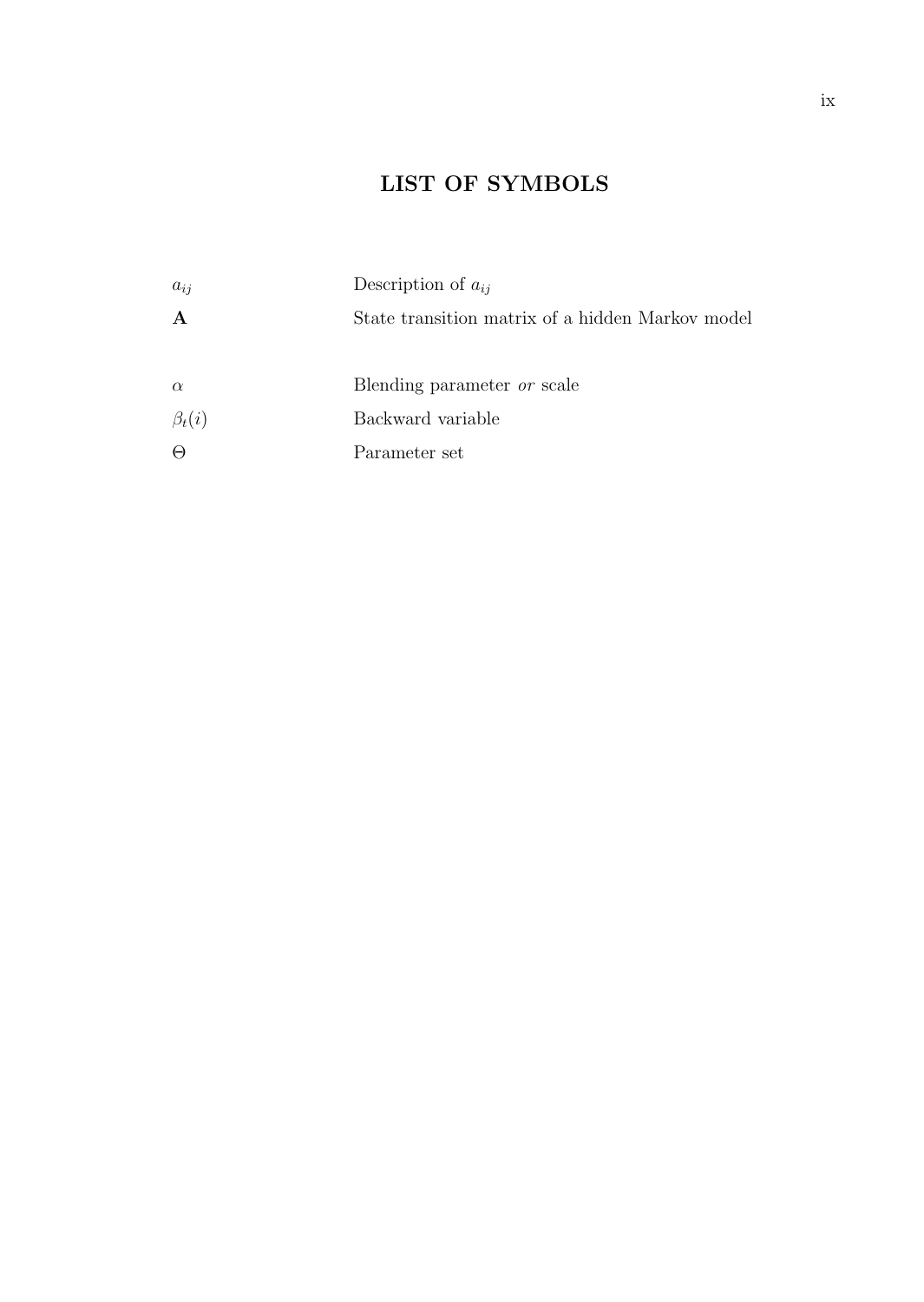# LIST OF ACRONYMS/ABBREVIATIONS

| 21) | Two Dimensional         |
|-----|-------------------------|
| -3D | Three Dimensional       |
| AAM | Active Appearance Model |
| ASM | Active Shape Model      |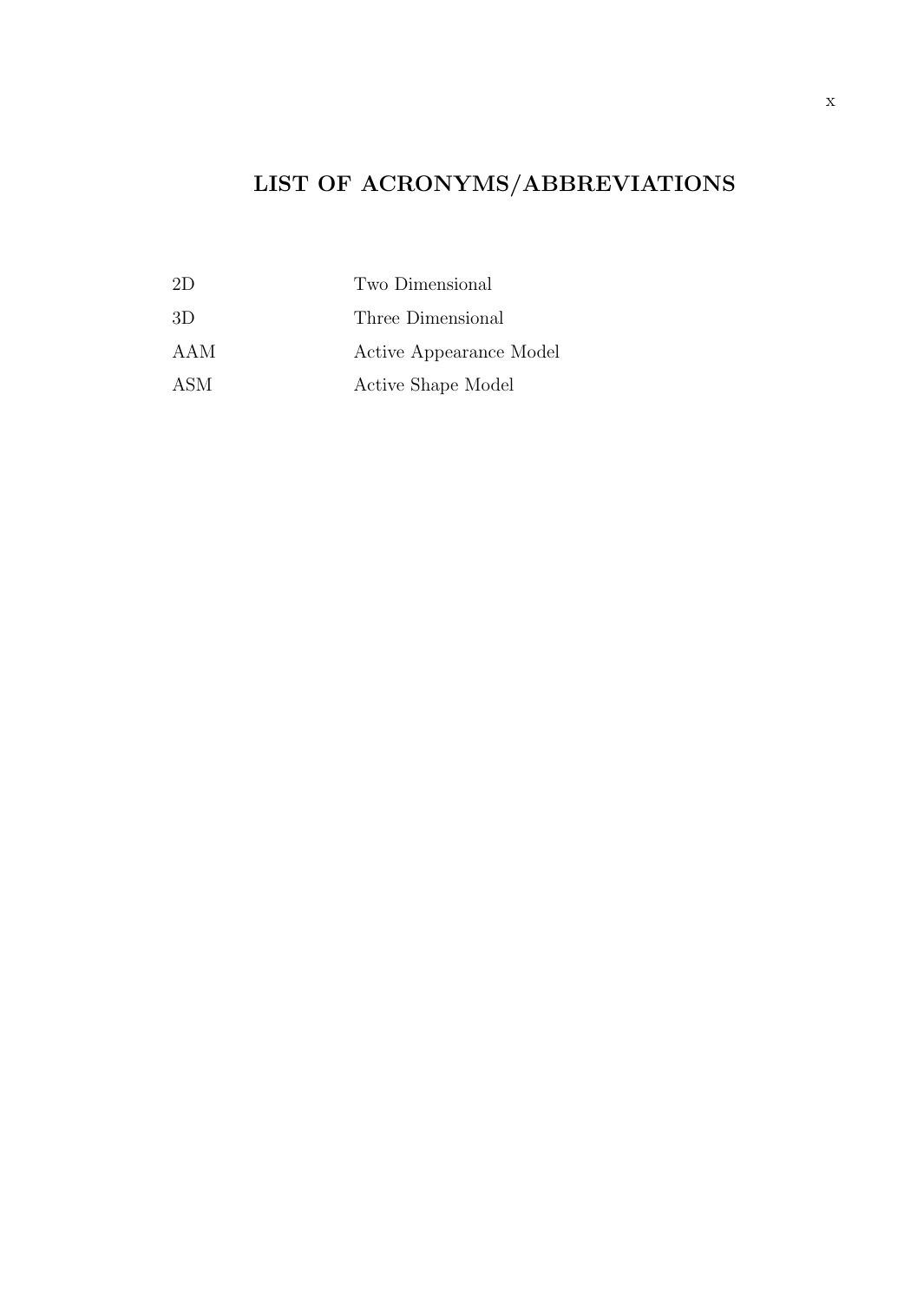## 1. INTRODUCTION

Start with an introduction...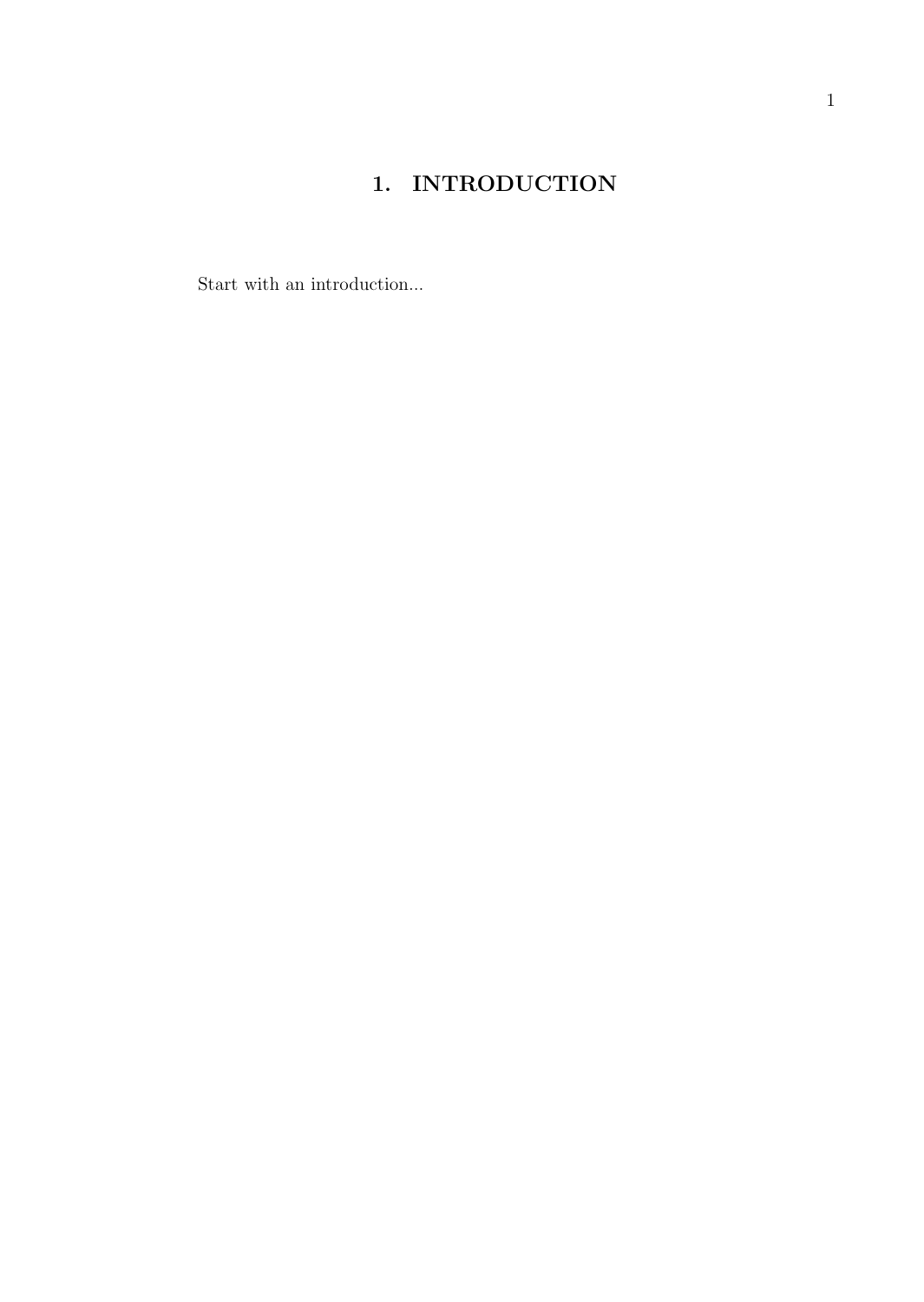#### 2. EXPERIMENTS AND RESULTS

Experiments and results come here...

#### 2.1. Sample Section

Always place some text after headings before putting a graphics into a section as seen in Figure 2.1.



Figure 2.1. Sin and Cosine.

Now, let us cite some studies: one source as [1], two sources as [1, 2] or you may cite three or more sources as [1–3]. Observe that they are ordered in the references chapter in the same order as they are cited. Let us put a sample table as seen in Table 2.1. Please pay attention that the caption is followed by a period.

Footnotes should be avoided as possible. If there is an absolute necessity, footnotes should be used as this.<sup>1</sup>

Item lists may be represented as follows:

<sup>1</sup>Example of a footnote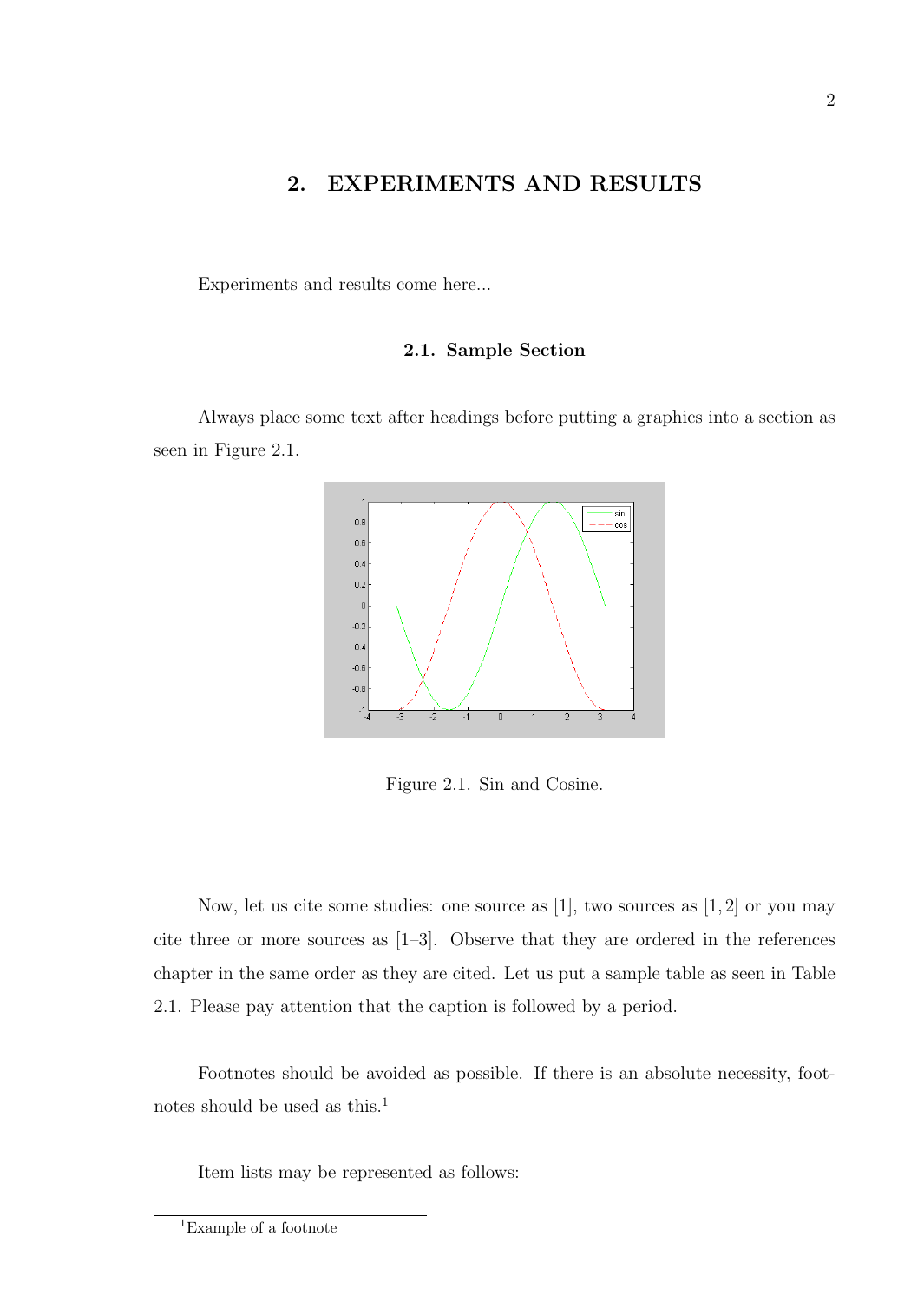Table 2.1. Sample table.

| Header 1   Header 2                      |  |
|------------------------------------------|--|
| <b>Row 1</b>   Bla bla bla   Bla bla bla |  |
| <b>Row 2</b>   Bla bla bla   Bla bla bla |  |

- This is an item. Do not use boldface for the items.
	- (i) This is a sub-item. Subsub-items are not allowed.
- Another item.

Item lists may also be represented as follows:

- (i) This is another enumerated item.
	- This is another sub-item.

**Theorem 2.1.** The solutions of the equation  $ax^{2} + bx + c = 0$  with  $a \neq 0$  are

$$
x = \frac{-b \pm \sqrt{b^2 - 4ac}}{2a}
$$

*Proof.* We use the method of completing the square to rewrite  $ax^2 + bx + c$ .

$$
ax^{2} + bx + c = a\left(x^{2} + \frac{b}{a}x + \right) + c
$$
  
=  $a\left(x^{2} + \frac{b}{a}x + \left(\frac{b}{2a}\right)^{2} - \left(\frac{b}{2a}\right)^{2} + \right) + c$   
=  $a\left(x + \frac{b}{2a}\right)^{2} - a\left(\frac{b}{2a}\right)^{2} + c$   
=  $a\left(x + \frac{b}{2a}\right)^{2} - \frac{b^{2} - 4ac}{4a}.$ 

Therefore  $ax^2 + bx + c = 0$  can be rewritten as

$$
a\left(x+\frac{b}{2a}\right)^2 - \frac{b^2-4ac}{4a} = 0,
$$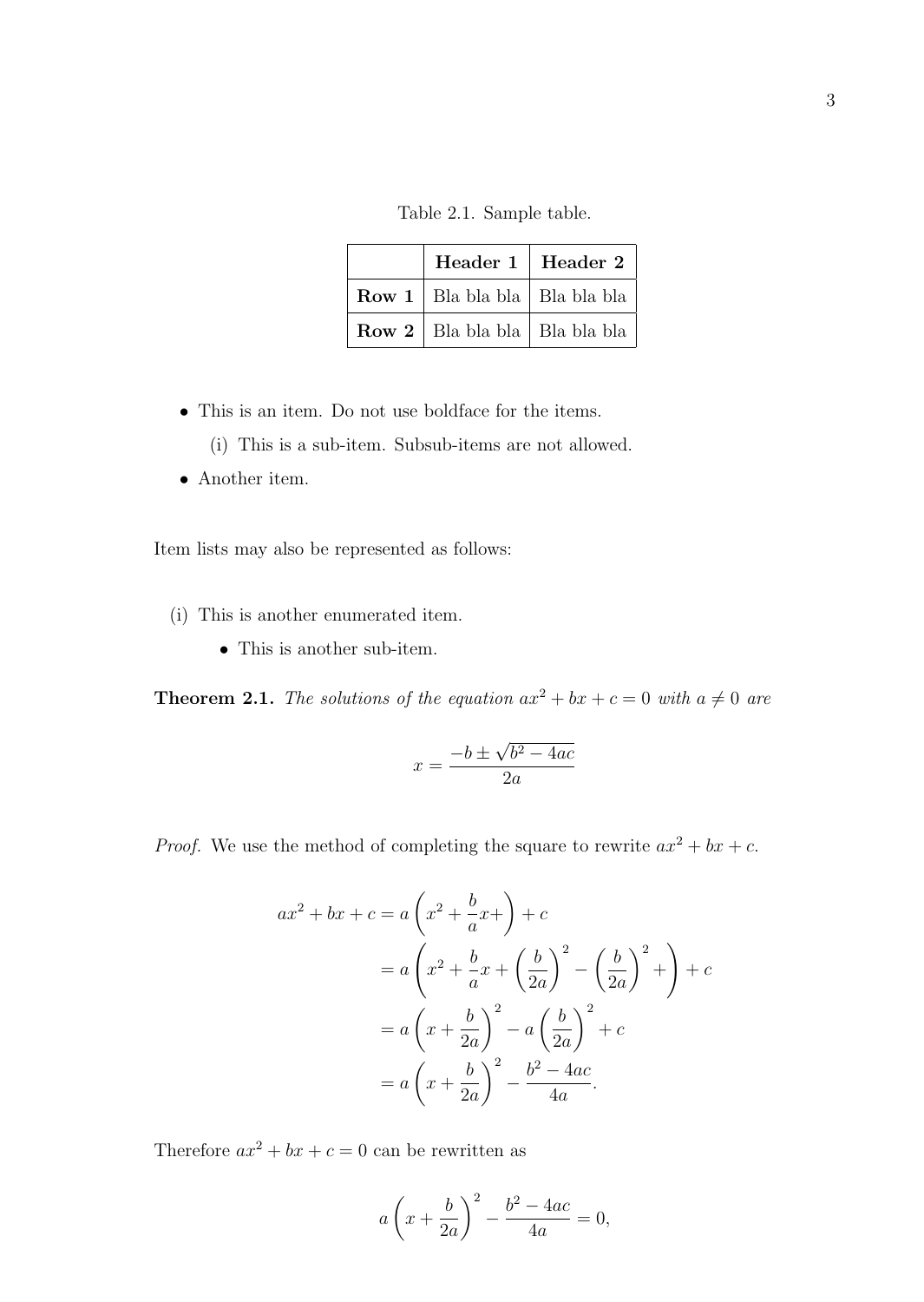which can in turn be rearranged as

$$
\left(x + \frac{b}{2a}\right)^2 = \frac{b^2 - 4ac}{4a^2}.
$$

Taking square roots gives

$$
x + \frac{b}{2a} = \frac{\pm\sqrt{b^2 - 4ac}}{2a}
$$

which implies

$$
x = \frac{-b \pm \sqrt{b^2 - 4ac}}{2a}
$$

as required.

Finally, we will put a sample algorithm (PCA algorithm) using the relevant package in a figure as shown in Figure 2.1 and sample equations.

$$
\overline{\mathbf{s}} = \frac{1}{N} \sum_{i=1}^{N} \mathbf{s}_i \tag{2.1}
$$

$$
\mathbf{Q} = \begin{bmatrix} \mathbf{s}_1 - \overline{\mathbf{s}} & \mathbf{s}_2 - \overline{\mathbf{s}} & \cdots & \mathbf{s}_N - \overline{\mathbf{s}} \end{bmatrix}_{2L \times N}
$$
 (2.2)

$$
\mathbf{C}_s = \frac{1}{N} \mathbf{Q}^T \mathbf{Q} \tag{2.3}
$$

$$
\mathbf{C}_s \mathbf{e}_k = \lambda_k \mathbf{e}_k \tag{2.4}
$$

 $\Box$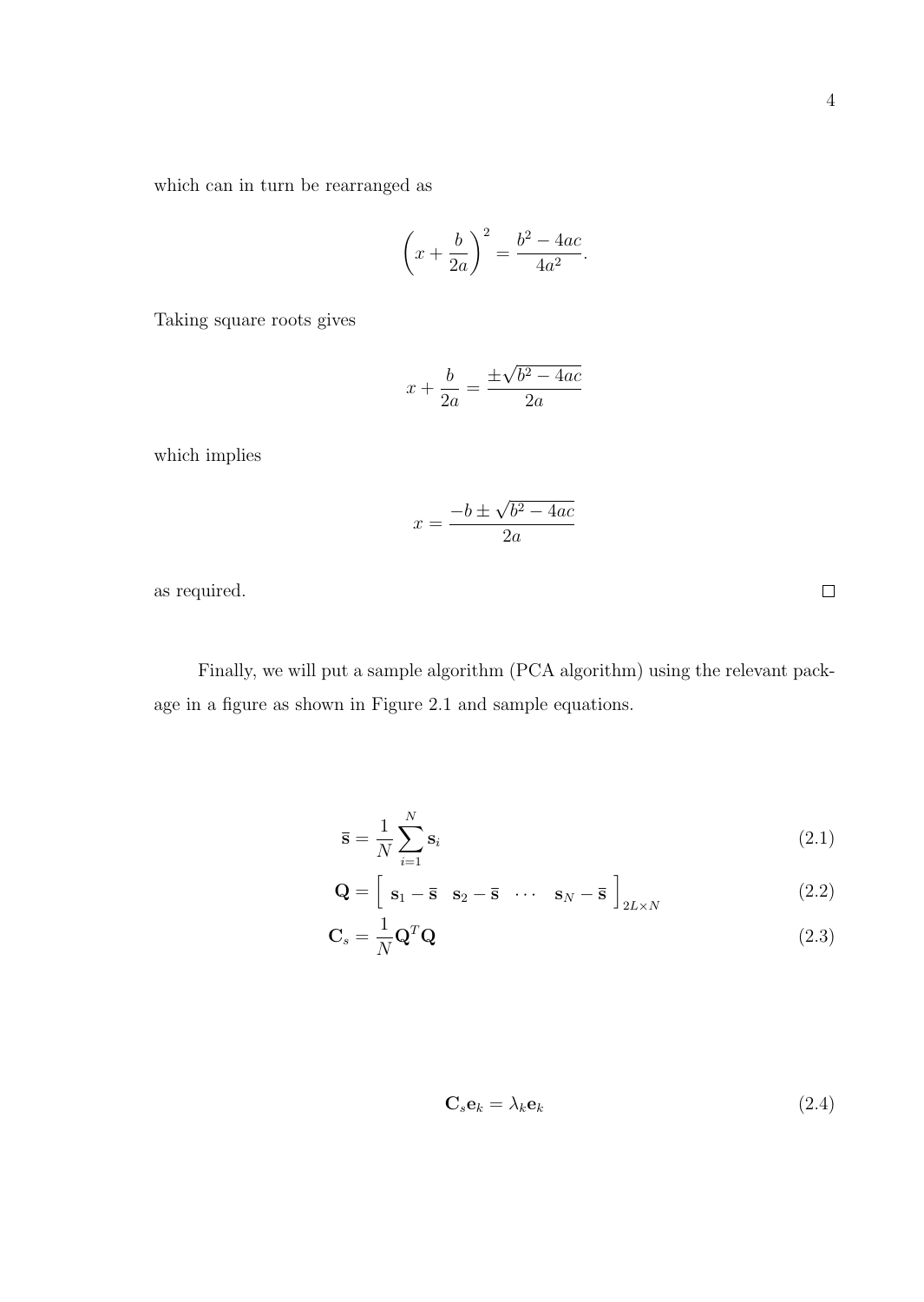**Require s**<sub>i</sub>,  $i = 1, 2, ..., N$  are normalized Compute the mean  $\bar{s}$  using Eq. 2.1; Form the  $N \times 2L$  matrix **Q** as defined in Eq. 2.2; if  $N < 2 \times L$  then  $\mathbf{Q} \Leftarrow \mathbf{Q}^T$  ; end if Compute the covariance matrix  $C_s$  using Eq. 2.3; Decompose  $\mathbf{C}_s$  to its eigenvectors  $\mathbf{e}_k$  and eigenvalues  $\lambda_k$  satisfying Eq. 2.4; if  $N < 2 \times L$  then for  $k = 1$  to  $K$  do  $e_k \Leftarrow Qe_k$ ;  $\mathbf{e}_k \leftarrow \mathbf{e}_k / ||\mathbf{e}_k||$  (normalization); end for end if

Figure 2.2. Principal Component Analysis Algorithm.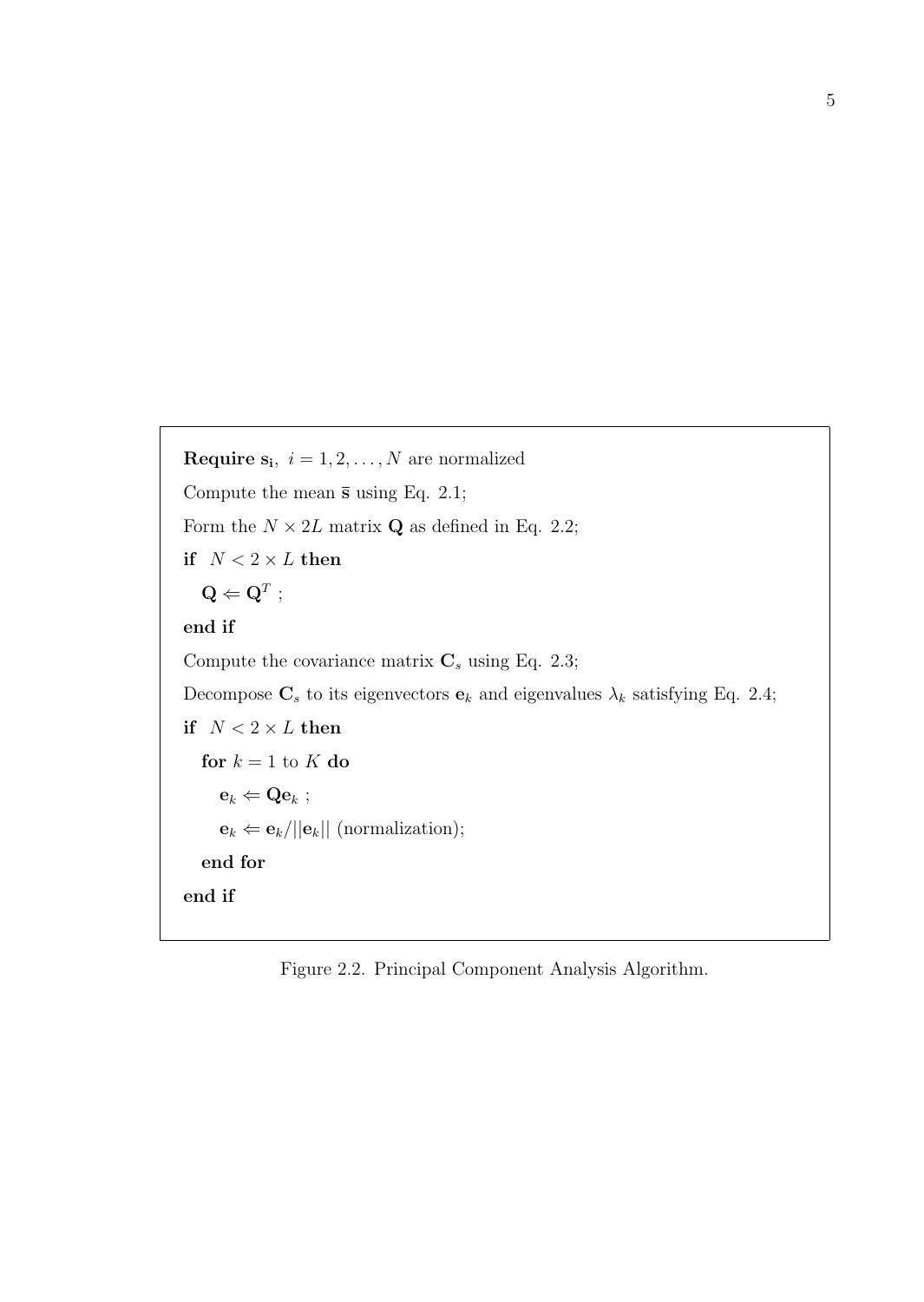#### 2.1.1. Example of First Subheadings

Some text here

2.1.1.1. Example of Second Subheadings. Some text here too.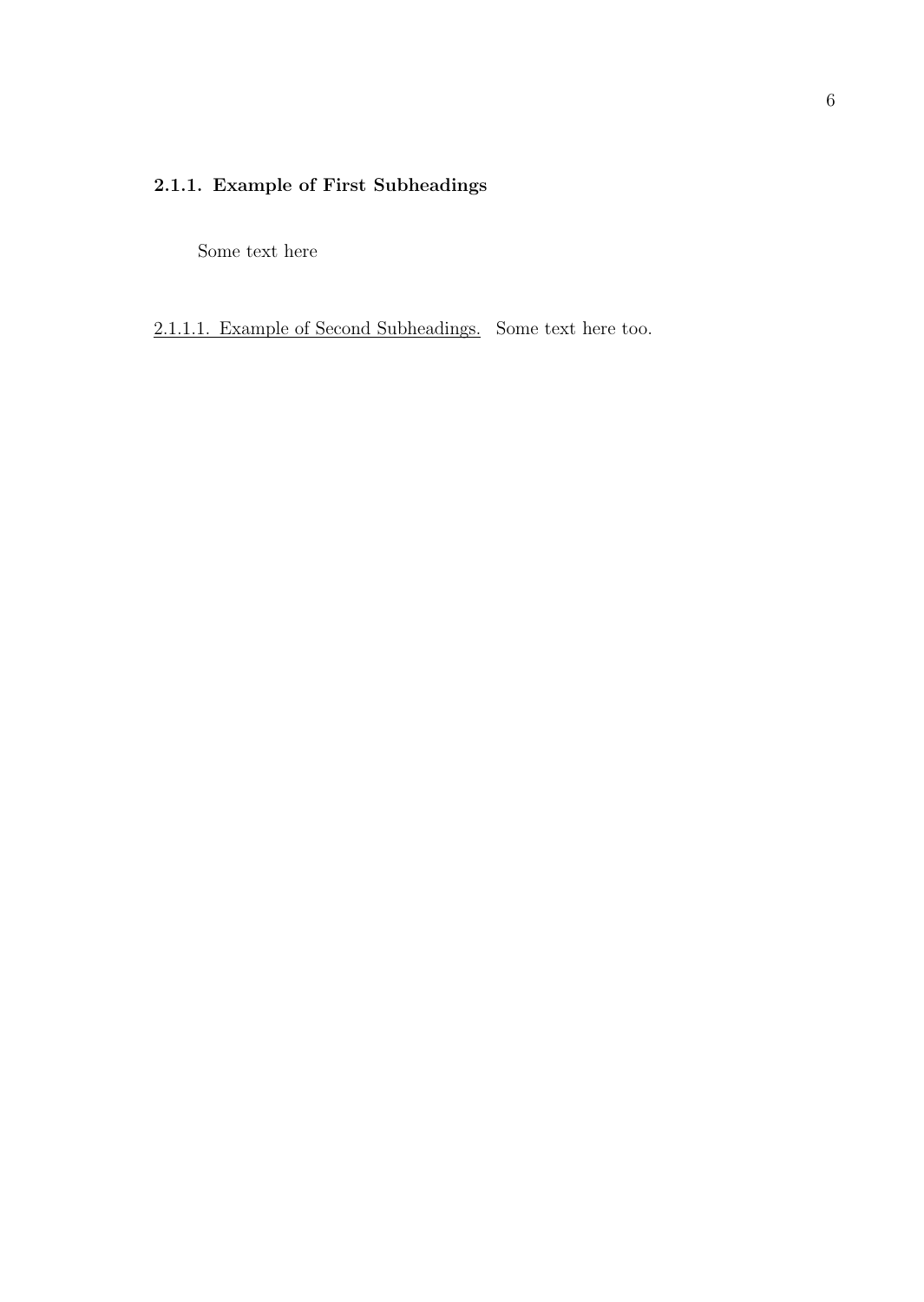### 3. CONCLUSION

The conclusions of the thesis should come here.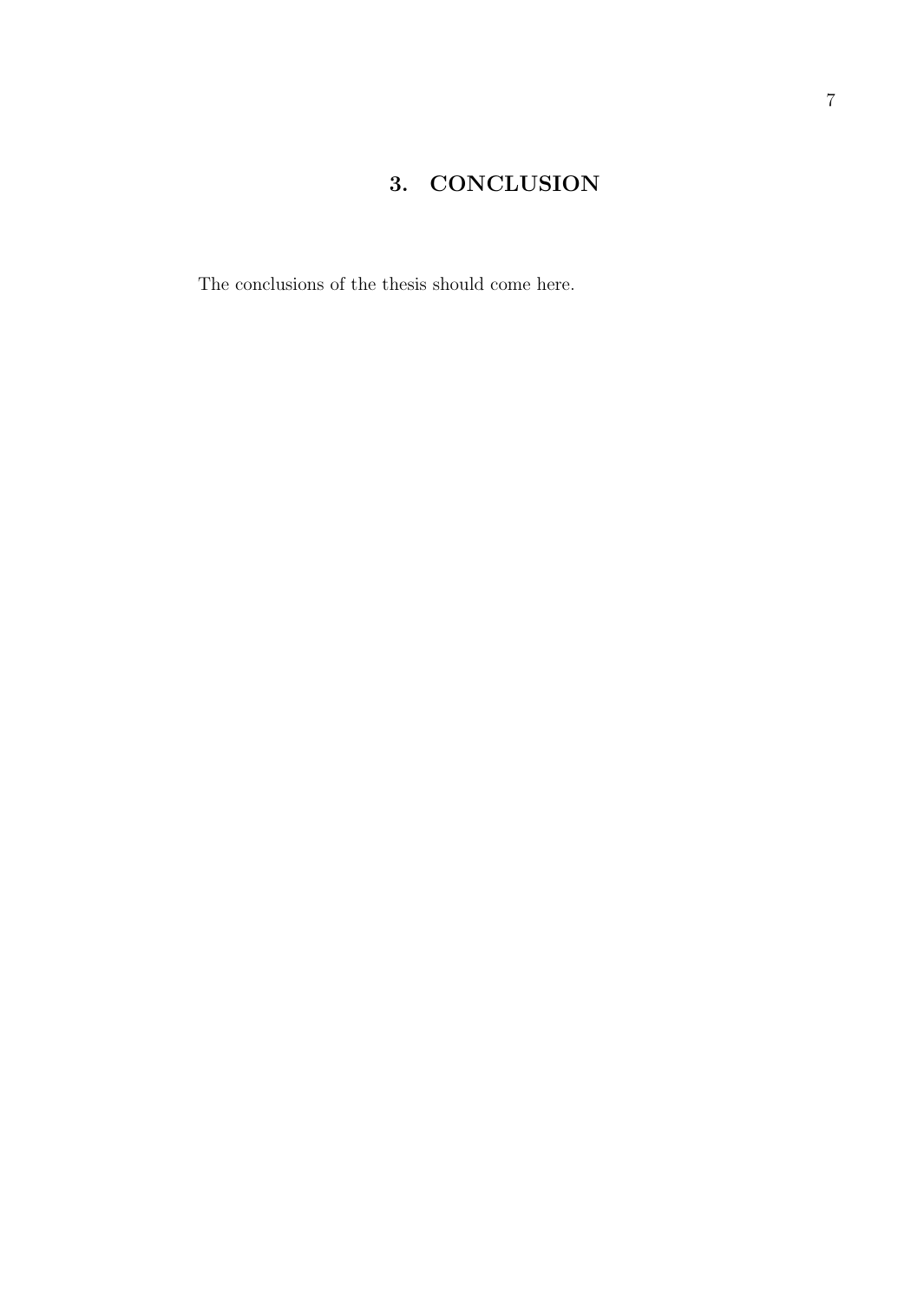#### REFERENCES

- 1. Doebelin, E. O., Control System Principles and Design, John Wiley & Sons, Inc., New York, NY, USA, 1985.
- 2. Schneider, J., The Extrasolar Planets Encyclopaedia, 2010, http://exoplanet.eu/catalog.php, May 2011.
- 3. Aran, O., I. Ari, A. Guvensan, H. Haberdar, Z. Kurt, I. Turkmen, A. Uyar and L. Akarun, "A Database of Non-Manual Signs in Turkish Sign Language", Signal Processing and Communications Applications, 2007. SIU 2007. IEEE 15th, pp. 1–4, 2007.
- 4. Liu, W., Development of Finite Element Procedures for Fluid-Structure Interaction, Ph.D. Thesis, California Institute of Technology, 1981.
- 5. Hoogendoorn, M., J. Treur and P. Yolum, "A Labeled Graph Approach to Analyze Organizational Performance", Proceedings of the 2006 IEEE/WIC/ACM International Conference on Intelligent Agent Technology, 2006.